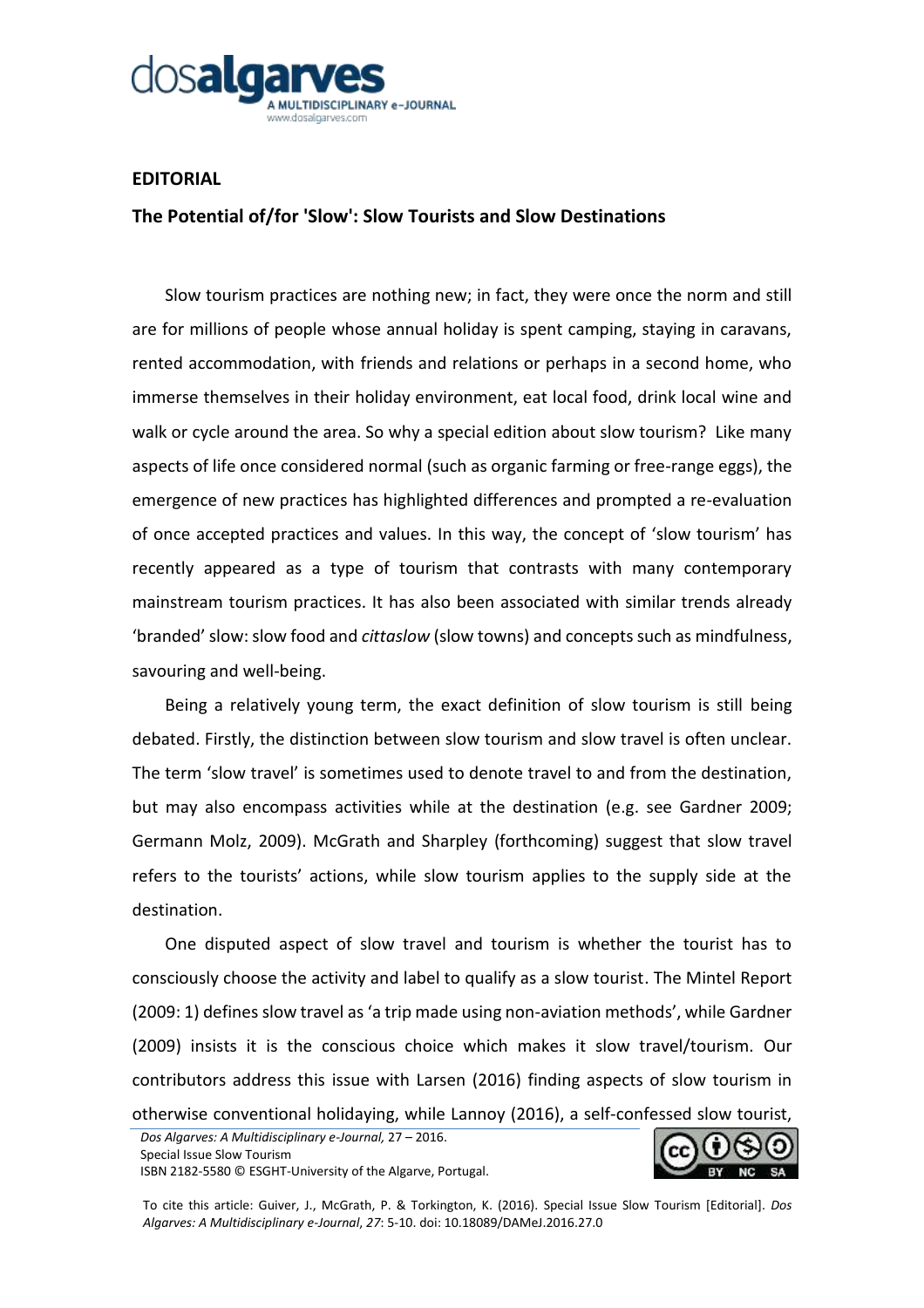admits his slow holidays include activities which would not be classed as slow tourism by purists.

This special issue was initiated by a meeting of the International Tourism Masters Network - ITMN (in Heilbronn, November 2014) when it was noted that there was a lack of literature about destinations offering slow tourism. Interestingly, the case studies we received focus on slow tourism *potential*, rather than established slow destinations, possibly indicating that, as yet, few slow destinations exist, perhaps the topic of another special edition in a few years! However, an exciting discovery of the current issue is that not only are many tourists unwittingly practising slow tourism, but many providers are unwittingly offering holidays and attractions which include many aspects of 'slow', and it is the researchers (see Bagnoli, 2016; Fraga and Botelho, 2016; Fuentes *et al.,* 2016; Pecsek, 2016, this issue) who see the potential of using 'slow' in the branding.

The relationship between slow tourism and sustainability is also ambiguous. Some studies (Dickinson *et al.,* 2010; Yurtseven and Kaya, 2011) have found motives among slow tourists include endeavouring to reduce negative impacts and to enhance the quality of experience. Caffyn (2012) suggests slow tourism, with its offer of conviviality, even hedonism, is an easier 'sell' than green or eco-holidays, but may also result in more sustainable local tourism. Guiver and McGrath (2016) concur that sustainability can be a benign by-product of slow tourism, but is not promoted as a motive. What seems evident though is that slow tourism encourages a deep respect for the place visited, an appreciation of its uniqueness and a willingness to adapt to the place, rather than it adapting to the tourists.

This issue brings together a number of papers with different perspectives to examine how slow tourism is constructed, represented and performed. A variety of theoretical and methodological approaches (including quantitative surveys, interviews, discourse analysis and self-reflection) grounded in different disciplines (geography, tourism studies, sociology) present their findings from a wide range of locations (Brazil, Spain, Hungary, France, Italy, Denmark).

The issue begins with three conceptual papers all with a focus on representations of slow tourism, but from different perspectives. These papers contribute to developing an understanding of what slow tourism entails, both in terms of individual tourist behaviour as well as engagement in a more collective set of principles and practices that

**|6**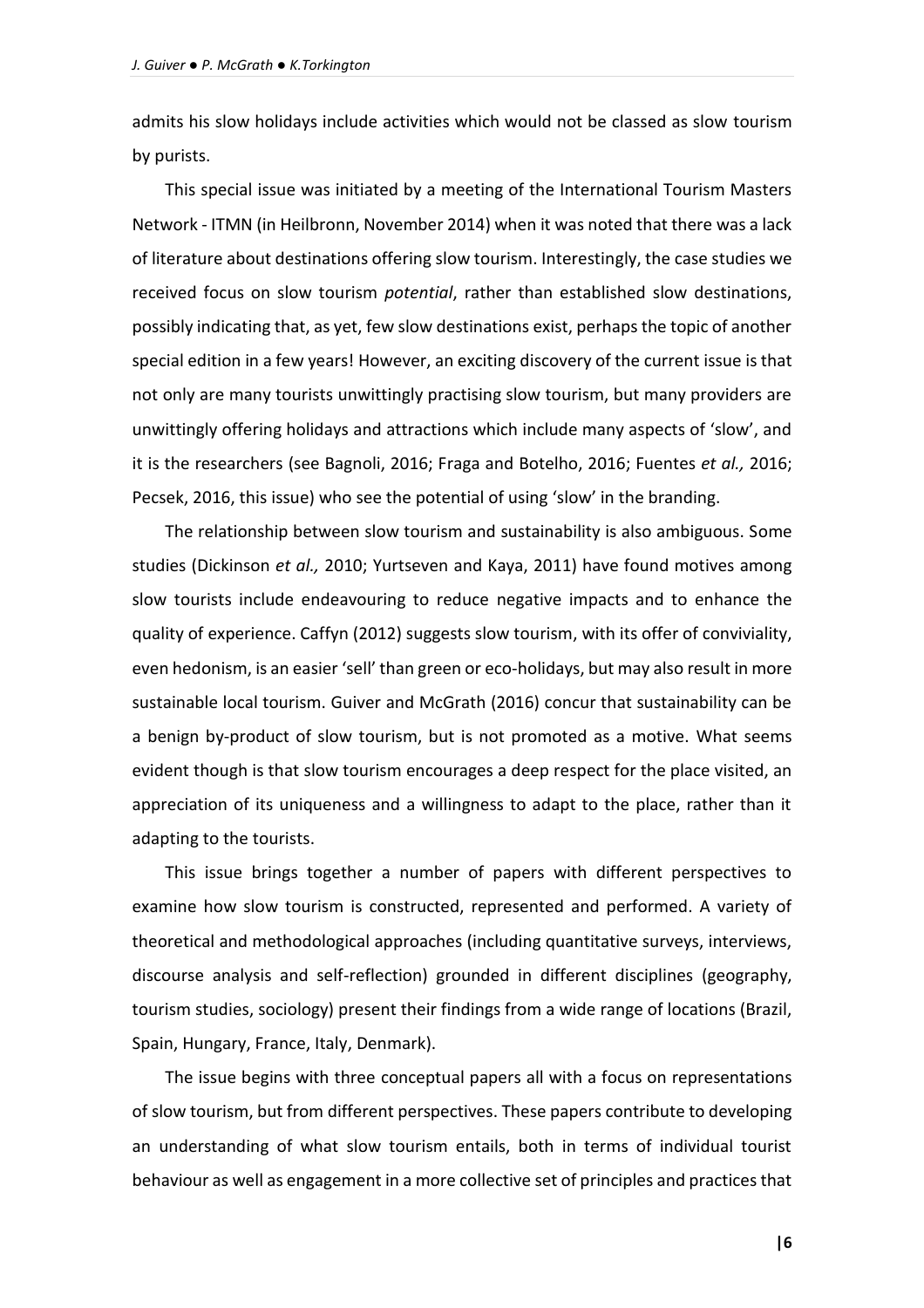might simultaneously distinguish slow tourism from other, more 'mainstream' types of tourism and, perhaps, allow slow tourism to be somehow integrated into other forms of travel and tourism behaviour.

The first paper, by Jo Guiver and Peter McGrath, compares discourses from academia and websites relating to slow tourism and travel. It concludes that whilst there is some overlap (in particular relating to investing and savouring time in the destination place), academic texts tend to focus more on the perspective of destinations and how the slow movement might benefit them in terms of sustainable tourism development, whilst the 'real world' texts collected from websites stress the benefits to tourists and travellers themselves. The paper also questions whether 'unwitting' slow tourists, those who take on some of the behaviours associated with slow travel and tourism without actually calling themselves 'slow tourists', can be considered as practising slow tourism, a point taken up in the following paper by Gunvor Larsen.

Larsen employs discourse analysis to examine what people say about their trips without consciously talking about slow travel, or without having consciously engaged in slow tourism practices. However, it emerges that many of the respondents in this study place high value on their 'unintended slow travel behaviour', relishing this aspect of their holiday experience. Larsen suggests that these findings are encouraging for the promotion of slow travel, and indeed for destinations concerned with integrating these types of practices into their tourism strategies in order to develop a more sustainable form of tourism.

Sociologist Pierre Lannoy takes a more focused approach to the same kind of question. Through a frank and fascinating self-analysis, drawing on a range of social and geographical theoretical perspectives on the nature of socio-spatial relations, Lannoy takes us on a slow journey through his reflections on some of his personal holiday experiences (hiking in the mountains and taking a boat along the canals of France), and concludes that what brings him so much pleasure from these journeys is a complex interweaving of material, embodied, and symbolic conditions. He then goes on to speculate that his own form of 'slowness' has little to do with the structures upon which the slow tourism philosophy appear to be based. He even goes so far as to suggest that the mindfulness of slowness that characterises the individual pleasure and satisfaction he takes from the practices described is incompatible with the necessarily heavily

**7|**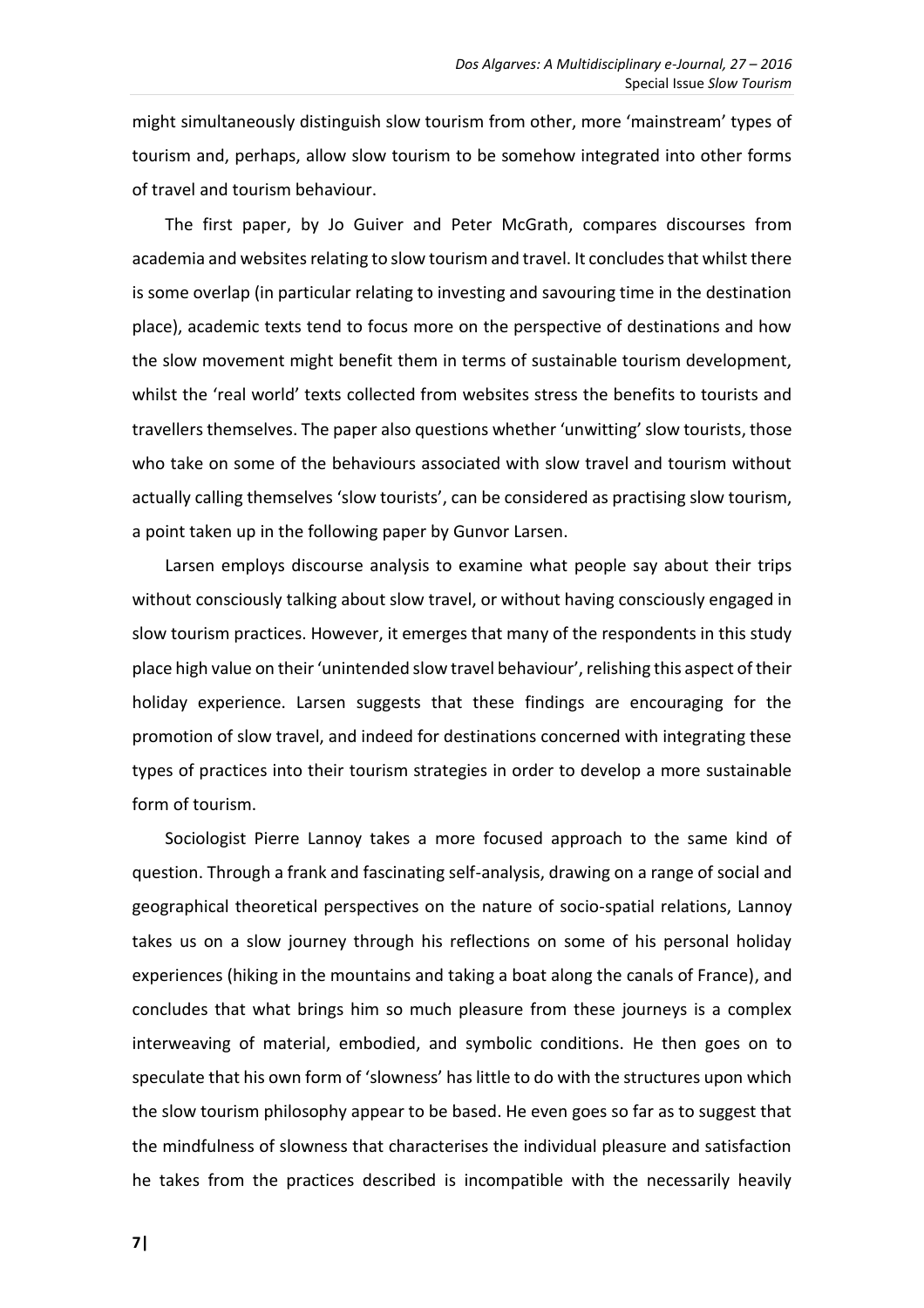mediated practices that a 'fully fledged' form of slow tourism, with its ethical underpinnings, advocates. However, his reflective analysis provides a useful insight into how a framework for evaluating slow tourism experiences might be developed for future research. Once again, it might be argued that rather than attempting to define slow tourism as a 'stand-alone' type of niche tourism, it might well be more fruitful to consider how 'slowness', as both philosophy and practice, can be integrated into other types of tourism from the perspectives of other tourists themselves and destination managers.

This is in fact the focus of the four case studies which follow. In the first, Laura Fuentes, Ana Muñoz Mazón and Cristina de Vierna Fernández describe their research into a farm in Galicia, Spain which offers horse-riding tuition and holidays. Their interviews with the owner and manager and survey of customers demonstrate how many 'slow' principles are already in place and they go on to discuss the potential to use the term in future marketing.

Brigitta Pecsek takes us to a small spa town in Hungary – Mezőkövesd – in the heart of the Matyó land where her research into tourists' activities again shows that slow tourism is already happening, but could be developed further, for example by encouraging longer stays. She highlights the potential revitalisation that slow tourism can offer small towns, particularly those faced with declining and aging populations. She also reflects on how folklore and traditional handicrafts connect with slow tourism's ideas of savouring time and enhancing creativity.

Lorenzo Bagnoli also explores the potential of slow tourism to help sympathetic development of a cross-border mountainous region located between well developed tourism areas in France and Italy. His systematic audit of the region's assets reveals numerous attractions including the restored railway, destroyed in the Second World War, which could act as both an attraction in its own right and a means of access. The region has a fascinating history, including the transfer of territory between the countries.

Railways and history also feature in the final case study, based in Brazil, by Carla Fraga and Eloise Botelho, who explore the potential for slow tourism in a region which has a series of historic but still operational steam railways. The region is also characterised by an abundance of protected areas, through which many of these

**|8**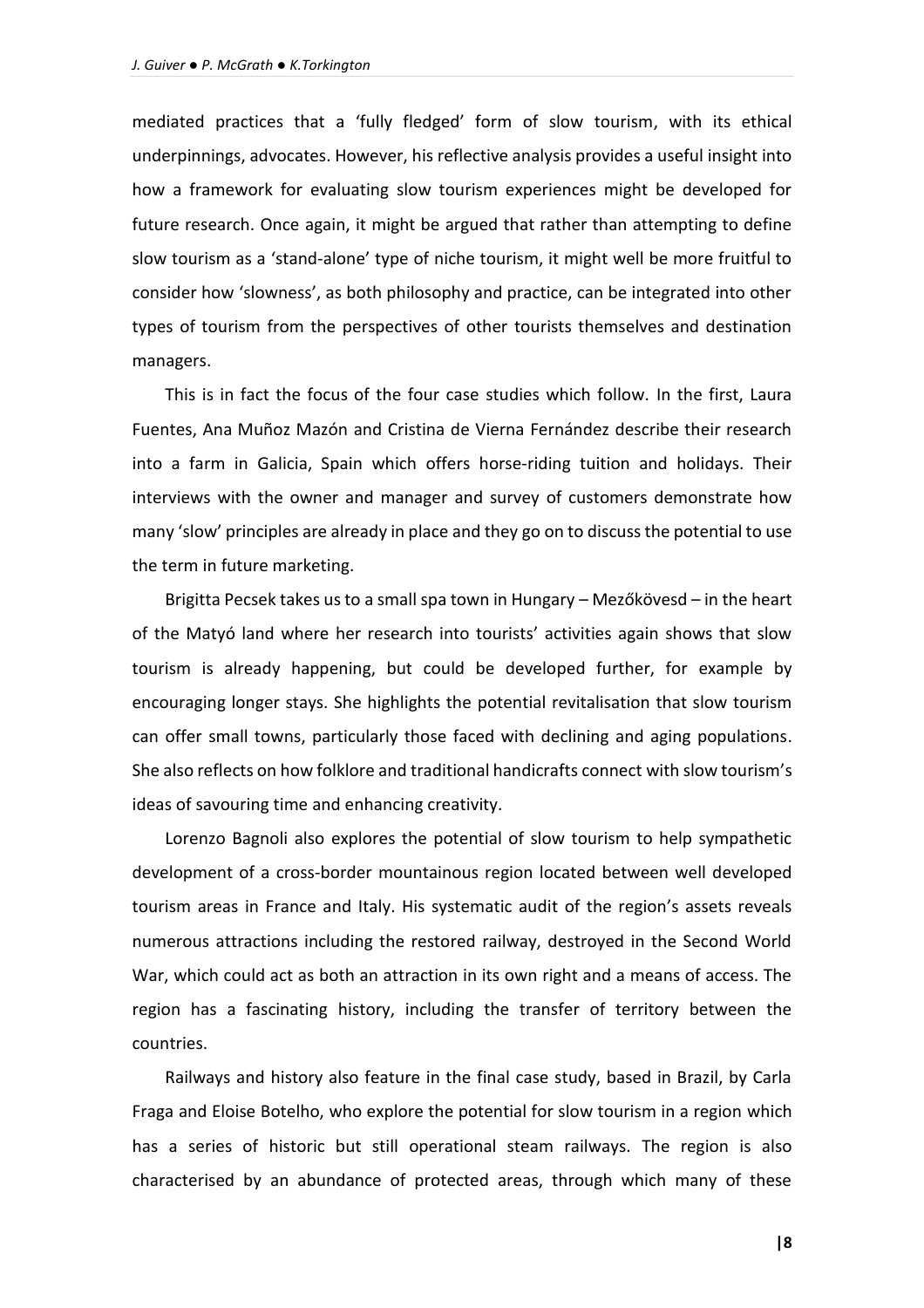railways pass. The authors therefore posit that the active development of 'slow rail travel', involving a multitude of stakeholders including the railway operators, the managers of the protected areas, and local agents who can provide an array of products and services grounded in folklore and gastronomy, could provide a unique way of experiencing a combination of landscape, locality and nostalgia, for both domestic and international tourists in Brazil.

This diverse collection of papers adds to the small body of academic literature on slow tourism and we hope contributes to the continuing debate about how it should be defined and practised.

Jo Guiver

*Institute of Transport and Tourism, University of Central Lancashire, UK*

Peter McGrath

*Institute of Transport and Tourism, University of Central Lancashire, UK*

Kate Torkington

*Escola Superior de Gestão, Hotelaria e Turismo, Universidade do Algarve, Portugal*

## **References**

- Bagnoli, L. (2016). Slow tourism and railways: A proposal for the Italian-French Roia Valley. *Dos Algarves: A Multidisciplinary e-Journal, 27*, 120-136. doi: 10.18089/DAMeJ.2016.27.6
- [Caffyn, A. \(2012\).](http://www.tandfonline.com/doi/abs/10.1080/02508281.2012.11081690?journalCode=rtrr20) Advocating and implementing slow tourism. *Tourism Recreation Research, 37* (1), 77-80. doi: 10.1080/02508281.2012.11081690
- [Dickinson, J.E., Robbins, D. & Lumsdon, L.M.](http://www.sciencedirect.com/science/article/pii/S0966692310000086) (2010). Holiday travel discourses and climate change. *Journal of Transport Geography, 18* (3), 482-489. doi: 10.1016/j.jtrangeo.2010.01.006
- Fraga, C. & Botelho, E.S. (2016). Slow Travel: Uma análise da relação entre ferrovia, meio ambiente e turismo no Brasil. *Dos Algarves: A Multidisciplinary e-Journal, 27*, 137-155. doi: 10.18089/DAMeJ.2016.27.7
- Fuentes-Moraleda, L., Muñoz-Mazón, A. & Fernández, C.V. (2016). Desarrollo de turismo slow por medio de la actividad ecuestre: Estudio de caso Granxa do Souto, Galicia, España. *Dos Algarves: A Multidisciplinary e-Journal, 27*, 73-93. doi: 10.18089/DAMeJ.2016.27.4
- [Gardner, N. \(2009\).](http://www.hiddeneurope.co.uk/a-manifesto-for-slow-travel) A manifesto for slow travel. *Hidden Europe, 25*. Retrieved from http://www.hiddeneurope.co.uk/a-manifesto-for-slow-travel
- [Germann Molz,](http://www.tandfonline.com/doi/abs/10.1080/14766820903464242) J. (2009). Representing pace in tourism mobilities: Staycations, slow travel and *the amazing race*. *Journal of Tourism and Cultural Change, 7* (4), 270-286. doi: 10.1080/14766820903464242
- Guiver, J. & McGrath, P. (2016). Slow tourism: Exploring the discourses. *Dos Algarves: A Multidisciplinary e-Journal, 27*, 11-34. doi: 10.18089/DAMeJ.2016.27.1
- Lannoy, P. (2016). The slowness I cherish. An attempt at sociological and political self-analysis. *Dos Algarves: A Multidisciplinary e-Journal, 27*, 53-72. doi: 10.18089/DAMeJ.2016.27.3
- Larsen, G.R. (2016). The unappreciated slowness of conventional tourism. *Dos Algarves: A*